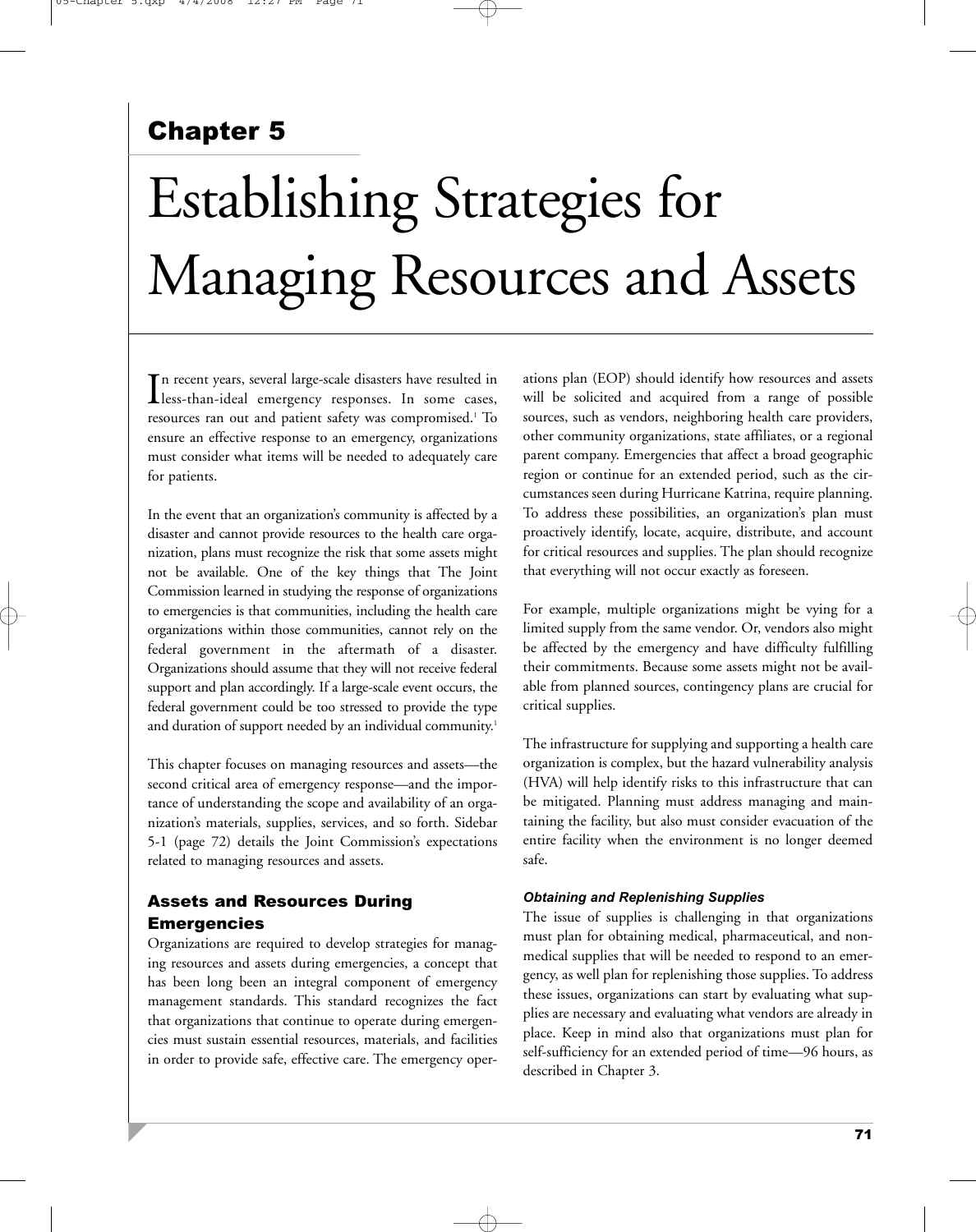# **Sidebar 5-1. Applicable Emergency Management Standard**

The organization establishes strategies for managing resources and assets during emergencies.

This standard requires organizations to plan for the following:

- Obtaining supplies that will be required at the onset of emergency response (medical, pharmaceutical, and nonmedical)
- Replenishing medical supplies and equipment that will be required throughout response and recovery, including personal protective equipment where required
- Replenishing pharmaceutical supplies that will be required throughout response and recovery, including access to and distribution of caches (stockpiled by the organization or its affiliates, or local, state, or federal sources) to which the organization has access
- Replenishing nonmedical supplies that will be required throughout response and recovery (for example, food, linen, water, fuel for generators and transportation vehicles)
- Managing staff support activities (for example, housing, transportation, incident stress debriefing)
- Managing staff family support needs (for example, child care, elder care, communication)
- Potential sharing of resources and assets (for example, personnel, beds, transportation, linens, fuel, personal protective equipment, medical equipment and supplies) with other health care organizations within the community that could potentially be shared in an emergency response
- Potential sharing of resources and assets with health care organizations outside of the community in the event of a regional or prolonged disaster
- Evacuating (both horizontally and, when required by circumstance, vertically) when the environment cannot support care, treatment, and services
- Transporting patients, their medications and equipment, and staff to an alternative care site or sites when the environment cannot support care, treatment, and services
- Transporting patient information, including essential clinical and medication-related information, for patients to an alternative care site or sites when the environment cannot support care, treatment, and services

# BE PREPARED TIP

# **Surge Clause**

Consider inserting a surge clause in contracts with prime vendors to ensure access to vital supplies. Organizations also might wish to prepare pre-emergency purchase orders that can be released to vendors, including out-of-state suppliers, during an emergency.<sup>1</sup> Finally, arrange for vendors to deliver extra supplies before any anticipated emergency events such as a hurricane, flood, or blizzard and return what is unused.

## **Reference**

1. Pandemic purchasing priorities. *Healthcare Purchasing News* Jan. 2007. http://www.hpnonline.com/inside/ 2007-01/0701-PanedemicPurchase.html (accessed Sep. 19, 2007).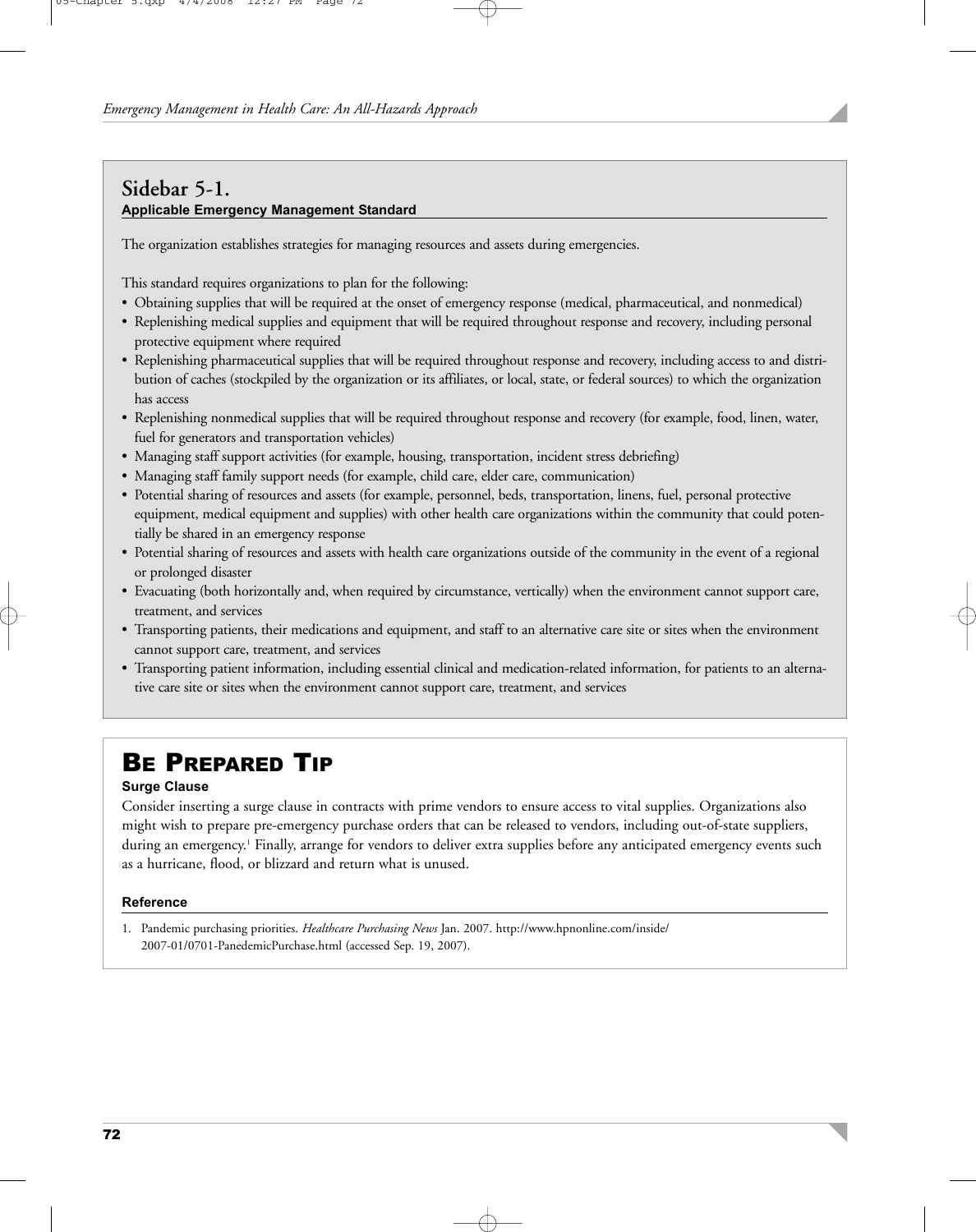For small emergencies, materials already in the hospital or Medicare-/Medicaid-based long term care facility should be sufficient. A slowly developing incident generally provides the opportunity to order additional supplies. The organization must ensure that there is a store of supplies in case of an emergency and that there is a method for checking the cache on a routine basis.

The organization should also determine whether equipment will be needed by the local jurisdiction and should consider methods for getting some equipment to the scene of the emergency, if requested by the incident commander in the field. The request could be for expendable supplies, such as bandages and splints, or for items such as oxygen tanks, oximeters, and ventilators.

An emergency is also likely to create an influx of patients arriving at the health care organization. This will require that the organization have additional equipment, supplies, and staff to support the emergency response. Understanding the type of emergency and knowing the number of victims (as well as having planned for them in advance as part of the HVA) are important factors in managing resources and assets. Although organizations should have on hand supplies for the most likely emergencies as identified by the HVA, common additional supplies needed in an emergency situation include the following:

- Stretchers
- Intravenous supplies
- Oxygen
- Cardiac monitors
- Blankets
- Pharmaceuticals, including narcotics
- Orthopedic software and plastering materials

It is important to keep in mind the scope of activities that might be occurring in the community at any given time. For example, a fire at a large fertilizer plant might release a toxic substance that requires an antidote that is kept in only limited supply by the pharmacy. Realizing that the fertilizer plant is located in the community and that a fire is always a possibility, planning in advance for how the pharmacy would secure the needed medications will ensure an appropriate response.

Most organizations' HVAs include the possibility of an infectious disease outbreak and contamination. An assessment of the equipment and supplies on hand is an important component of planning for this possible emergency situation.

# BE PREPARED TIP

# **Knowing Your Neighbors**

Know which suppliers and vendors other health care organizations in the community rely on for materials that might be needed during an emergency. Also, know what their backup plans are for supplies in case of an emergency.

Specifically, organizations should determine the current number of the following pieces of equipment: ventilators (adult, pediatric, neonate, and so forth), intravenous (IV) pumps, IV poles, suction machines, beds, stretchers, and wheelchairs. Then determine the current level of medical supplies, particularly items that provide personal protection, such as personal protective equipment (PPE), masks, gloves, eye protection, and face shields.

Organizations should make prearrangements with suppliers to receive hand-hygiene products, infection control products, and PPE in the event of an infectious outbreak. Organizations should also determine which vendors of durable medical equipment, such as ventilators, portable high-efficiency particulate air filtration units, and portable x-ray units, can provide these items on short notice. Because supplies might be limited, diverted, or sought by other health care organizations in the community in the event of a regional or prolonged disaster, organizations should also maintain a sufficient amount of these supplies at all times. Maintaining a list of key suppliers also makes sense.

# BE PREPARED TIP

# **Maintaining Supplies**

On-duty staff who are responsible for finding and taking inventory of emergency supplies can use messengers, e-mail, fax machines, and so forth to send supply information to other departments. This effort should be coordinated and overseen by the incident command and the logistics officer. When disaster supplies are dispensed, a computer inventory of remaining supplies can be updated and sent to other departments by the same method. Also, supplies should be prepared to take to each identified care site for each triage category.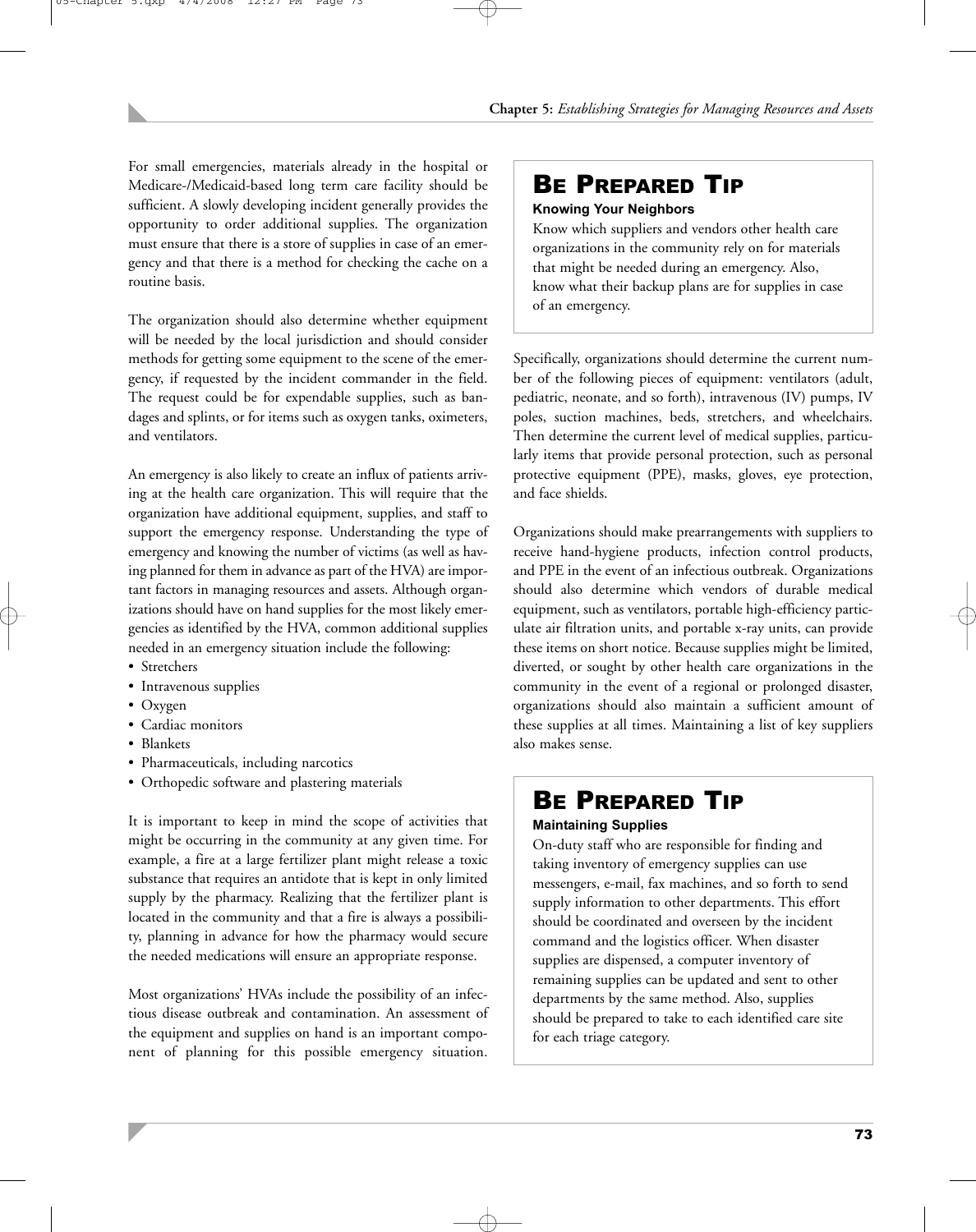# BE PREPARED TIP

# **Supplies for Special Populations**

When preparing the cache of emergency supplies, be sure to plan for pediatric casualties by having enough of the proper size of equipment or proper dosages of medications on hand or stored where they can be retrieved easily. Also, consider the needs of other vulnerable populations such as the elderly, disabled, or those with serious chronic conditions or addictions. (*See* Chapter 9 for more on managing clinical and support activities during emergencies.)

## *Staff Support Activities*

Another important aspect of the EOP related to managing resources and assets is the inclusion of processes for managing staff support activities under emergency conditions. These activities include housing, transportation, and incident stress debriefing.

Housing is particularly important during an emergency because staff might be prevented from leaving the facility by inclement weather or other circumstances, which means that hospitals and long term care organizations might need to set up temporary shelter for staff. If housing does become necessary as the incident unfolds, organizations should have a predetermined area to house staff. Because staff members will need adequate rest and food, organizations also must ensure that there is enough food available on site. In the event that the organization runs out of food, it needs to have plans to obtain food, either from its usual food suppliers or from alternative suppliers.

Another issue health care organizations should plan for related to staffing involves staff's access to transportation or lack thereof during an emergency. When staff are unable to get to the facility because the roads are blocked, alternative transportation needs should be considered. For example, the organization might have to think beyond law enforcement, fire services, or other emergency response agencies, who are likely to be too busy with their own responsibilities to bring stranded staff members to work. Options to consider may be the National Guard or volunteer four-wheel drivers.

Staff might also require expert crisis counseling from behavioral health care professionals during and following an emergency. Organizations should consider having social workers, case managers, and/or pastoral workers available to conduct screenings to assess how staff are affected by the stress of the situation and to follow up with appropriate support. Incident stress debriefing helps staff process the emotions associated with an unusually stressful or traumatic incident. (*See* Chapter 7 for more information on the psychological impact of emergencies.)

During the emergency, providing information on a regular basis helps alleviate staff anxiety. Staff members need to have accurate knowledge of the situation, such as knowing exactly what has happened, how many patients to expect, and when to expect them, so they can prepare themselves and the facility for responding to the event. Keeping staff informed of the recovery process will keep morale high during what might seem like an arduous process.

Finally, staff support activities should take into account the needs of their families during emergency conditions. Like most people in an emergency situation, staff might be concerned about the safety of family members. Being torn between responsibilities as staff and as family members could add to the stress of working during an emergency. Among the questions to consider are the following:

- How will the organization handle the needs of staff members to contact their families?
- Does the staff have family emergency plans in place?
- How will the organization handle staff members who need or demand to leave to safeguard their own families?

Organizations can undertake a variety of actions to help staff manage their anxiety and to help them focus on the situation at hand. Organizations might consider setting up a call tree to help staff members communicate with their families in an efficient way that avoids overloading the phone system. Because people have a desire to be close to their families, particularly during times of crisis, organizations could set up temporary housing for family members or an on-site day care center if

# BE PREPARED TIP

## **Helping Families**

In the event of a pandemic or a biological attack, an organization could serve as a distribution center through which staff members' families could receive vaccinations, antibiotics, or other necessary medications.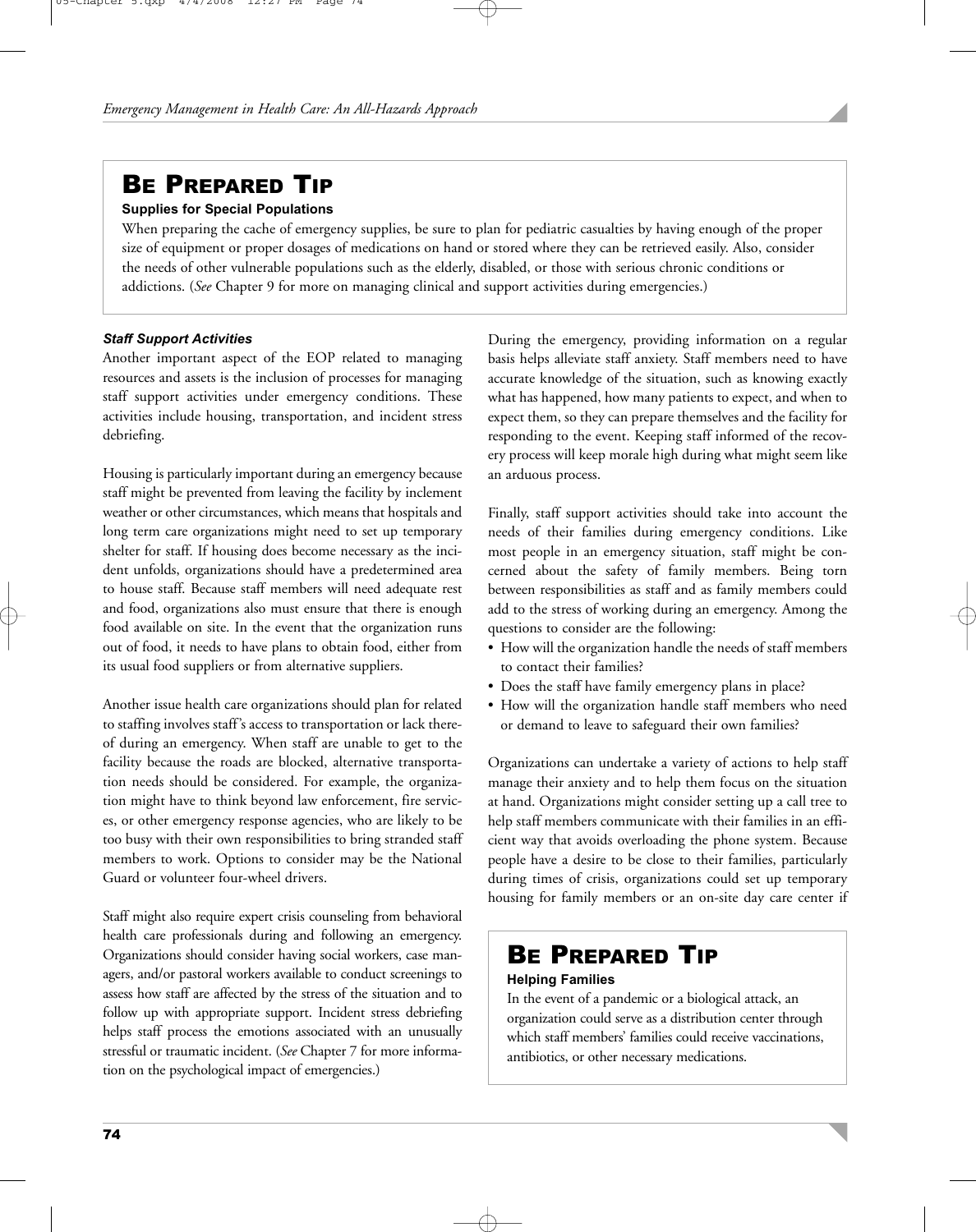schools are temporarily closed. Although this standard requires organizations to manage staff family support needs, the examples of child care, elder care, and communication are simply examples; each organization should consider what types of support the families of staff members will require and how to properly allocate and manage those resources and supplies.

# *Sharing Resources*

A new requirement of the emergency management standards is the potential sharing of resources and assets with health care organizations outside the community in the event of a regional or prolonged disaster. Sidebar 5-2 (page 76) offers recommendations for how to approach emergency situations in which organizations must help themselves rather than rely on government assistance.

Many organizations in the same region use the same vendors for the same supplies, whether it is linens, medications, or fuel. If the emergency is large enough to warrant hours or days of activities, with each organization relying on the same vendors to provide equipment and supplies, these vendors could exhaust their own inventories. Therefore, having a relationship with a vendor that is not in the organization's region is smart planning. Setting up credit lines before an emergency is much easier than trying to do so during the emergency. Some organizations might find it easier to negotiate with local or national health care associations to help develop shared vendor-purchasing agreements in emergencies. In addition, both health care organizations and vendors should have their own backups in place.

## *Evacuation-Related Issues*

Although complete evacuation of a facility does not happen often, when it occurs as a result of a catastrophe, organizations

# **Resource-Sharing Questions**

- What resources and assets (supplies, beds, staff, and so forth) might be shared in a regional or prolonged disaster?
- What could our organization provide?
- What might our organization need from other organizations?
- What provisions can we make to share or obtain resources and assets with health care organizations within our community during a prolonged emergency?
- What provisions can we make to share or obtain resources and assets with health care organizations outside our area during a prolonged emergency?

must be prepared to efficiently carry out the process. Otherwise, the evacuation adds to the emergency and can itself put patients and staff at risk.

When the physical environment can no longer support care, the organization must have plans for both horizontal and vertical evacuation. Staff members must know their specific roles and responsibilities in preparing for building evacuation, know the location of equipment for evacuating or transporting patients, and understand how to carry out the actual evacuation. Issues to be managed during an evacuation include the transportation of patients, their medications and equipment, and staff. Organizations should consider whether medications will be provided by the sending or receiving organizations and keep in mind that some medications might be needed during transport. Organizations also should determine whether the

# BE PREPARED TIP

## **Federal Evacuation Help**

The National Disaster Medical System (NDMS), a federally coordinated system, is the primary federal program that supports the evacuation of patients in need of hospital care during natural or man-made disasters. Hurricane Katrina was the first emergency in which NDMS was used to evacuate a large number of people, and it brought to light problems related to evacuating patients from long term care organizations. Nursing home residents were part of the Katrina-related NDMS evacuation efforts; however, the program is not designed to serve this population because it does not have agreements with long term care organizations that could receive evacuated residents.<sup>1</sup>

## **Reference**

1. United States Government Accountability Office (GAO): *Disaster Preparedness: Preliminary Observations on the Evacuation of Vulnerable Populations due to Hurricanes and Other Disasters. Statement of Cynthia Bascetta, Director, Health Care.* Washington, DC: GAO, May 2006.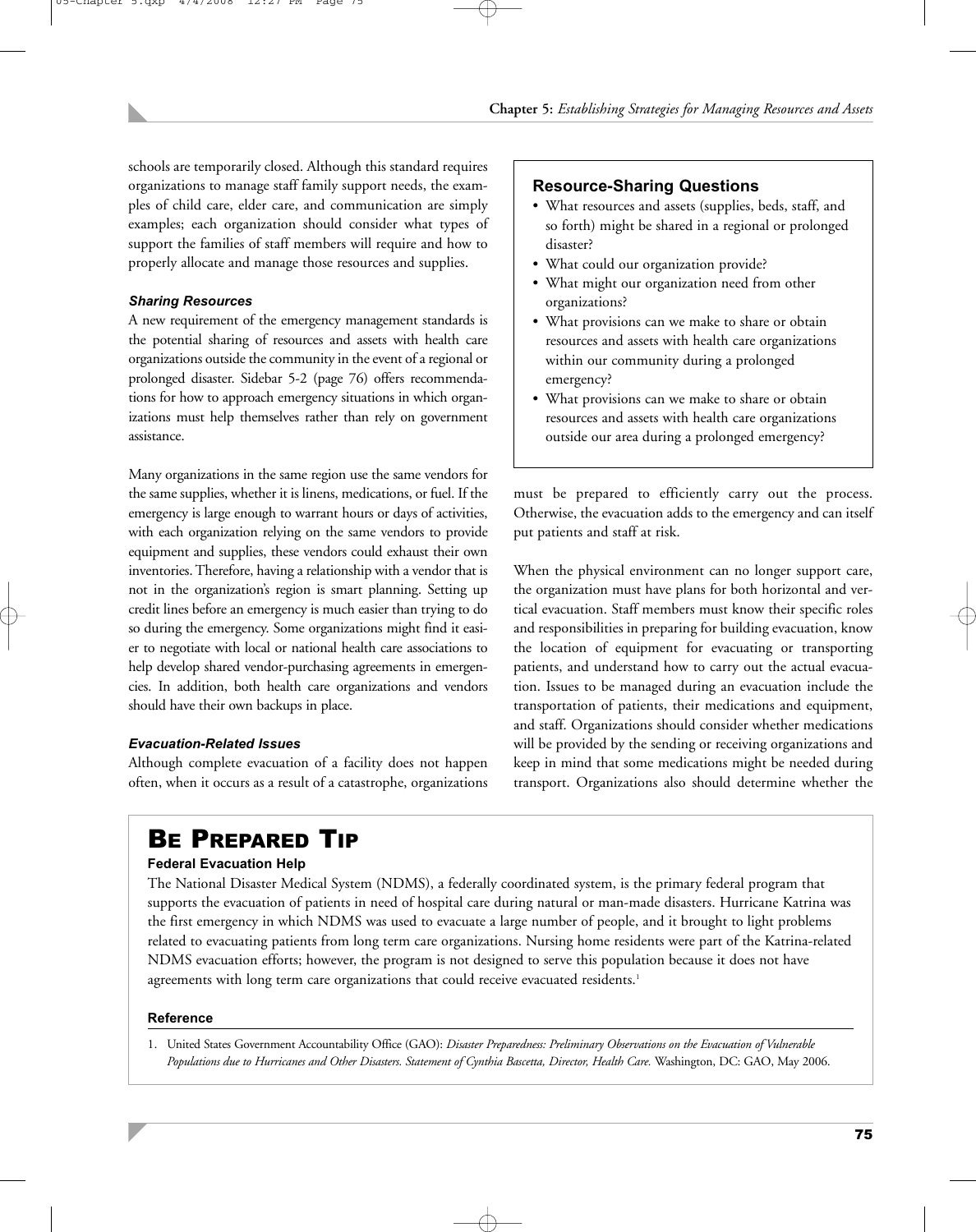# **Sidebar 5-2. When Disaster Drives Cooperation**

"In an emergency, local governments are likely to focus first on dousing fires, combating civil unrest, and evacuating homes and businesses," says Joe Cappiello, M.A., former vice president of Accreditation Field Operations, The Joint Commission. "Helping the local hospital is unlikely to be their top priority."

Cappiello points outs that hospitals that are part of a larger organization can count on receiving supplies, equipment, and support from their sister organizations outside the emergency area. But what about community hospitals and smaller health care facilities that are not part of a larger organization? These "orphan" organizations must plan on getting by on their own for several days following a disaster. In cases such as this, Cappiello has two recommendations.

First, he says, there must be more connectivity between the community and its health care infrastructure. "Each community must understand that its social fabric and its health care infrastructure are one and the same."

His second recommendation is for these smaller organizations to look beyond their immediate geographic area and begin advance planning with their suppliers and with other health care entities that have group purchasing abilities. "In case of disaster, the small organization will be able to turn to outside resources and depend on them to move supplies and equipment in their direction."

**Source:** Adapted from Joint Commission Resources: Pandemic preparedness. *Environment of Care News* 9:9, Sep. 2006.

# **Coordinating with the Media**

Organizations seeking to ensure they have the proper assets and resources during an emergency should consider ways that the media can play a role in meeting that goal. For example, the media might be one of the only available communication routes during a large, regional emergency.

It is also important to remember that an evacuation of a health care organization is "news" and will require special consideration. The media can be a conduit for informing the public of an evacuation and providing information about the fact that an evacuation is taking place, why the evacuation is necessary, where patients are being transported, and how the organization has plans to ensure that patients receive necessary care. If an evacuation order is issued, organizations should also expect that members of the media will arrive at the organization being evacuated as well as at the alternative site. The public information officer identified in the incident command system should have plans for how to handle any such arrivals in order to provide accurate and current information while avoiding disruptions that could place patients, staff, or the media in harm's way.

original medical record or a copy should be sent with the evacuated patient, realizing that sending a copy might not be practical during an emergency situation. Organizations using electronic medical records or a combination of paper records and electronic records should also determine how they will address this issue during an emergency.

When developing evacuation plans it is important to consider the types of patients being relocated in order to ensure that the alternative site can meet the clinical needs of the patients received. This does not necessarily mean, for example, that a hospital could evacuate only to another hospital. It does mean that it would not be appropriate, for example, to relocate burn patients to a school gymnasium.

The emergency management standard relating to strategies for managing resources and assets also includes a requirement that organizations plan for the transportation of patients, medication, equipment, and staff as part of managing resources and assets during an evacuation. The transportation of patients was included in previous Joint Commission standards, but medication, equipment, and staff have been added to highlight the importance of these issues in providing safe, quality care during an emergency evacuation.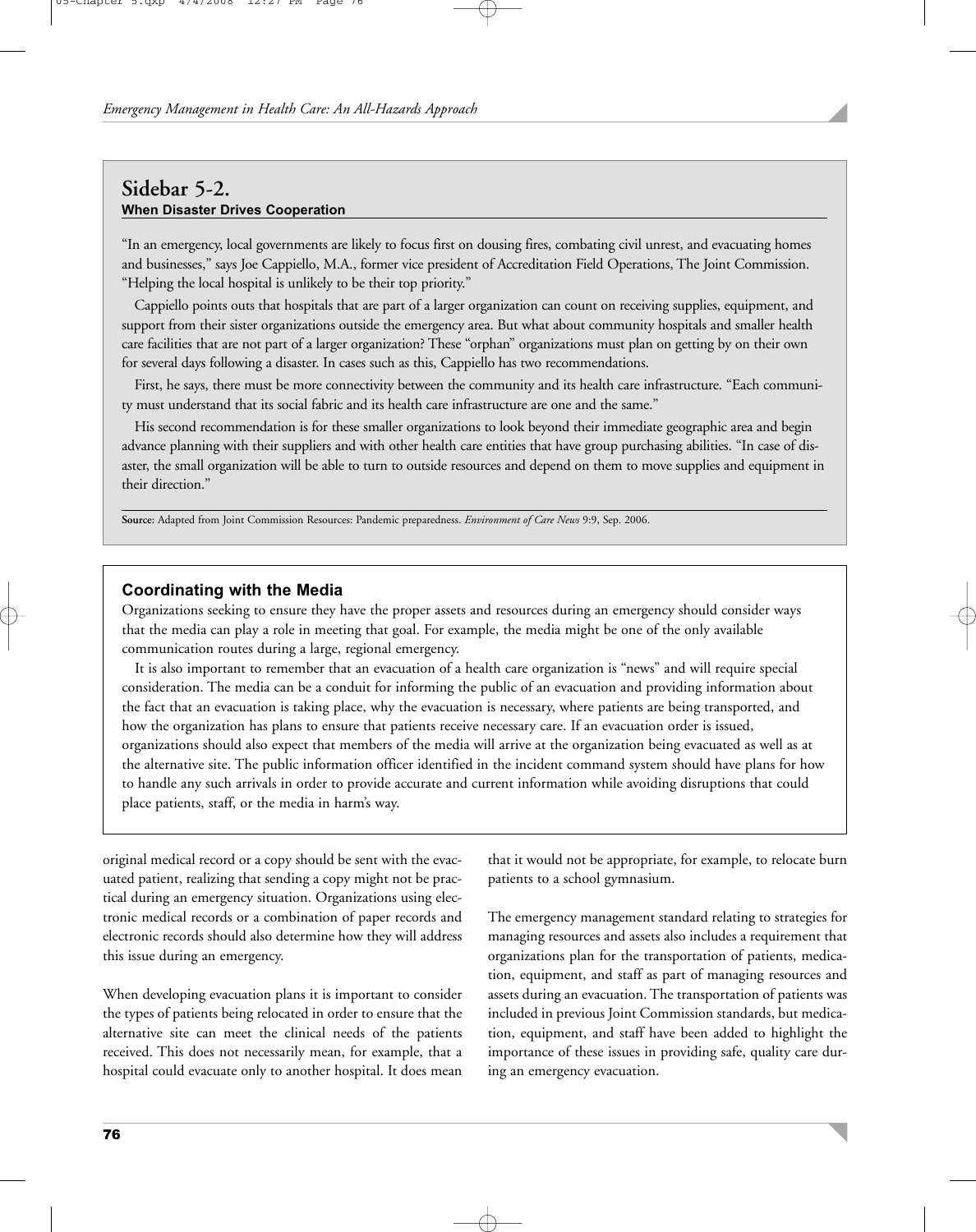# **CASE EXAMPLE: A NURSING HOME'S RIDE FOR SUPPLIES**

In the first hours after the September 11, 2001, attacks on the World Trade Center, the staff of St. Margaret's Home, a<br>long term care organization located six blocks from Ground Zero, inventoried every department's suppli long term care organization located six blocks from Ground Zero, inventoried every department's supplies because they knew that there were not going to be normal deliveries the next day.<sup>1</sup> In fact, although the state Department of Public Health began sending supplies, St. Margaret's had trouble getting them. No vehicles were moving, and the supplies were being held up at the police checkpoints/incident command post. The organization's executive director rode his bicycle to the post to get the supplies released. In another instance, he rode his bicycle to meet the milk delivery truck and escort it back through police lines to his facility. The executive director faxed letters of entry for the vendors, giving the incident command post detailed information, including a physical description of the vendor.

# **Reference**

1. Terrorism: Biological, chemical, nuclear readiness is imperative. *Environment of Care News* 4(6):1–3, 10, 2001.

# **CASE EXAMPLE: A HAWAIIAN HOSPITAL'S RESPONSE TO AN EARTHQUAKE**

At 7:07 A.M. on Sunday, October 15, 2006, the ground began to shake violently on the Big Island of Hawaii. For the heat of Hawaii. For the night down. Maryann Kaduk, the night down. Maryann Kaduk, the night supervisor at Kona Community Hospital, assessed the situation. She phoned the organization's CEO, Donald Lewis, at home to tell him that there was considerable damage to the hospital. Lewis is also regional CEO for the West Hawaii area of the Hawaii Health Systems (HHS) Corporation, which includes Kona Community Hospital—a 94-bed facility in Kealalekua, Hawaii.

# *Making the Decision to Evacuate*

There were 69 patients in the hospital at the time the earthquake hit. The 40-second event rendered the hospital's long term care unit, medical/surgical unit, obstetrics (OB) department, and two of three operating rooms (ORs) unsafe for patient care. No patients or staff members were harmed during the earthquake; however, by the time Lewis arrived at the hospital, Kaduk had already made the decision to evacuate the previously mentioned areas based on their condition. "The evacuation went very smoothly, and no staff or patients were injured during the process. It is a testament to the skill, professionalism, and compassion of our staff that the provision of care was never interrupted," says Lewis. Kona's staff was well prepared for the evacuation procedure because the hospital has a disaster plan that covers potential evacuations and that is exercised twice a year.

Despite the damage to certain areas of the hospital, the intensive care unit (ICU) and emergency department were undamaged. "No one knew if we would be getting an influx of emergency patients from earthquake-generated destruction, so we kept those two departments open," says Lewis. In addition, the hospital's inpatient psychiatric unit suffered mild damage but did not have to be evacuated.

*(continued)*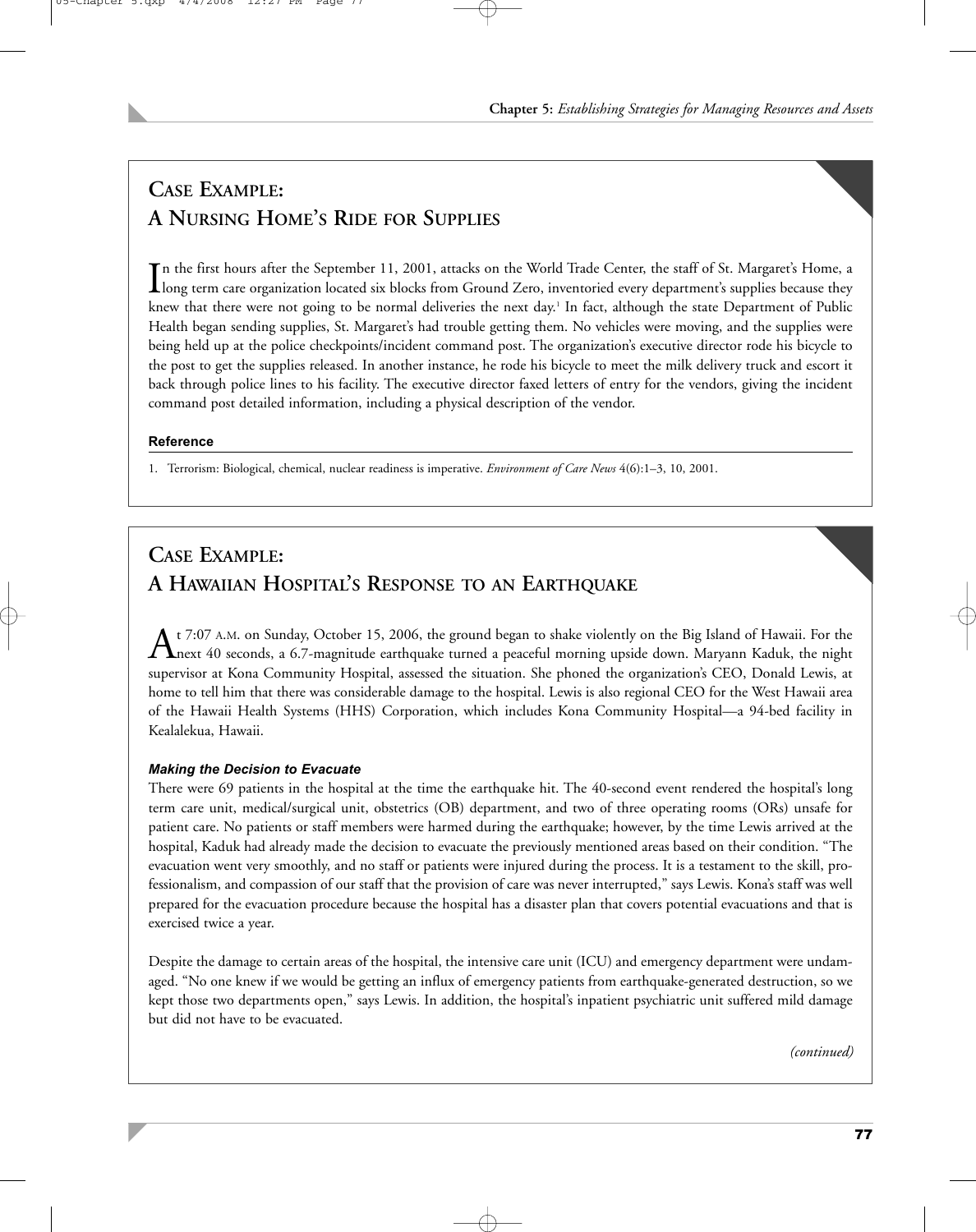# **Case Example: A Hawaiian Hospital's Response to an Earthquake,** *continued*

## *Creating the Command Center*

In accordance with the hospital's emergency management plan, the admitting department became the disaster control command center. From this location, Lewis was able to retrieve a two-way radio and contact Kaduk. The two conducted a brief walk-through of the entire facility. Parts of the suspended ceiling had come down, along with several light fixtures. Airhandling diffusers had been ripped apart, and toppled shelving was lying on the ground. The air was full of dust and dirt from the failing debris, and flooding from broken water pipes was occurring in several areas. Walls were cracked, and, in places, interior walls had separated from exterior walls. "The structural integrity of parts of the building became a concern, especially since possible aftershocks couldn't be ruled out," says Lewis.

After touring the hospital, Lewis and Kaduk returned to the command center and initiated the following actions:

- Activated the disaster recall protocol for staff
- Obtained a report on the status and disposition of all patients
- Set up a media response process
- Checked the status of the hospital's emergency water supply
- Checked the status of the hospital's emergency power supply
- Contacted the Big Island civil defense system and state emergency operations system
- Set up the hospital's patient emergency response system
- Determined how to contact the families of patients
- Contacted the HHS corporate office to apprise them of the situation

## *Moving Patients Outside*

During the evacuation, patients were moved to several different areas. An OB patient in active labor was moved to the ICU, where she delivered a healthy baby later that day. The acute care patients from the medical/surgical unit were moved into a tent outside, and when that tent filled up, the organization moved patients under trees to take advantage of the shade. The hospital's 29 long term care residents were moved to shaded areas along the rear parking area of the hospital. Staff and supplies went with all the patients, and bedridden patients went outside in their beds. "While moving everyone outside to covered areas was an initial response, we knew we could not leave patients outside for too long," says Lewis. "The sun in Hawaii is very intense, and sunburn and dehydration were potential threats to patients' health and safety."

#### *Finding Alternative Sites*

The county civil defense plan identified a community meeting center as an evacuation site for the hospital's patients. "We found out in relatively short order that the earthquake had rendered that facility without power or air-conditioning, and there was no backup generator for the site. The center was not viable for patient and staff use," says Lewis. "We knew that moving people back into the hospital wasn't an option, so we had to come up with alternatives."

The administrative service building is right across the driveway from the main portion of the hospital, and it has two large classrooms on the lower level. After a quick assessment of the building, it was determined that although the upper level was damaged, the lower level was not and could accommodate the displaced patients. Hospital staff and civil defense volunteers moved classroom contents into nearby hallways and offices and cleaned the classrooms. All the medical/surgical patients—along with their beds, supplies, and staff—were moved to this location, where the hospital was able to provide care.

*(continued)*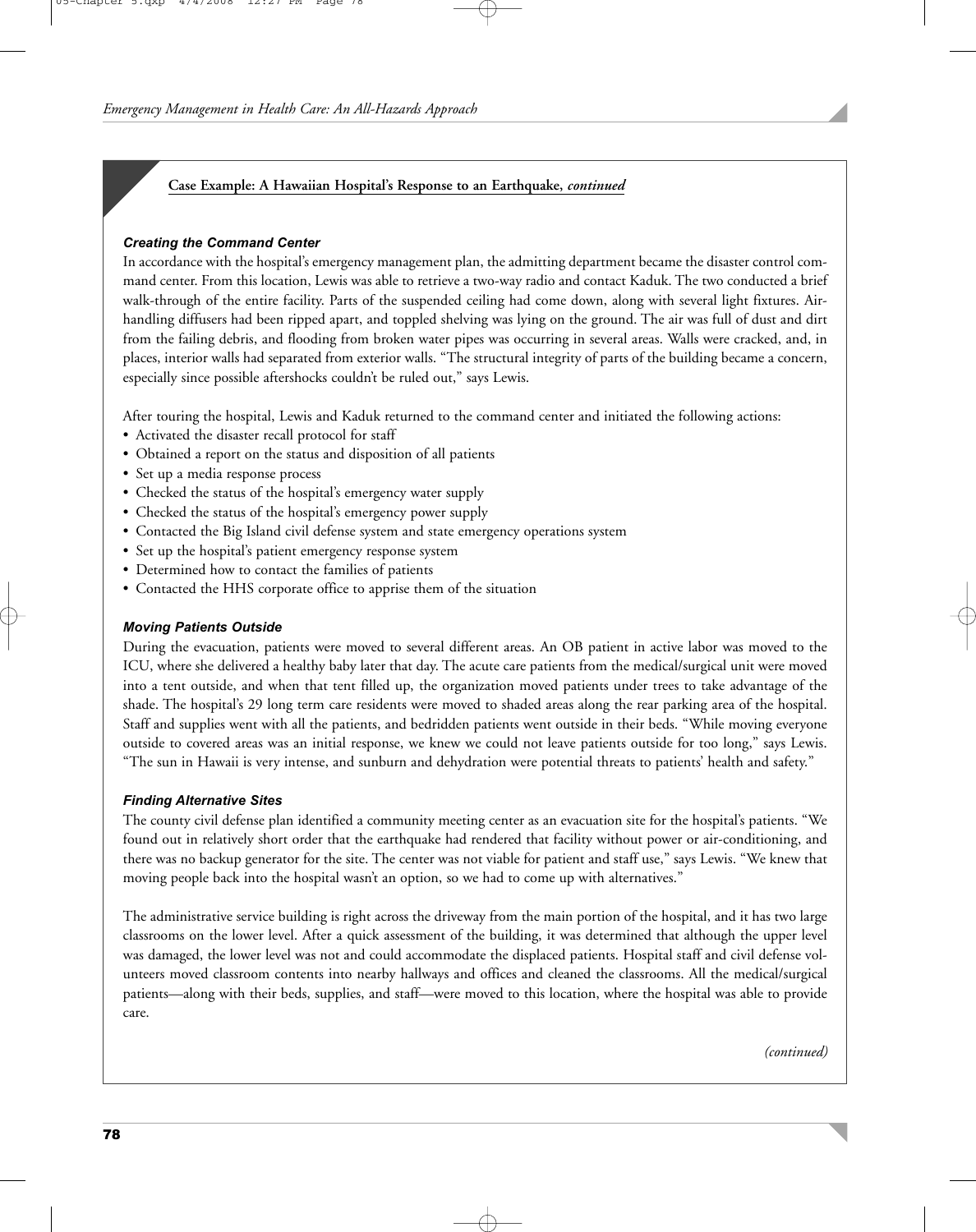# **Case Example: A Hawaiian Hospital's Response to an Earthquake,** *continued*

By the end of the day, all patients who required continued hospitalization were flown to Hilo Medical Center, located on the east side of the Big Island of Hawaii. "We have an ongoing relationship with Hilo. Kona and Hilo are part of HHS Corporation's network of hospitals that exists throughout the Hawaiian Islands. We have standing protocols to help each other however we can," says Lewis. "Hilo is at least two hours away from Kona—if the traffic isn't bad and the roads are open; however, the earthquake made driving to Hilo out of the question," says Lewis.

Getting patients to Hilo Medical Center was a community effort. Ground transportation to the airport was provided by a local ambulance service. The coast guard provided a disaster medical assistance team along with a C-130 transport aircraft.

Kona's long term care patients were temporarily housed in the conference area of a local resort. "Our local fire chief had contacted the Sheraton Keahou resort, and they agreed to help," says Lewis. Spearheaded by the facilities director, the hospital moved the 29 residents, their beds, and other equipment—including a medication dispensing system—the nine miles to the Sheraton. Wheelchair-bound residents were moved in the hospital's handicapped-accessible van, and a local tour bus company made buses available to move the ambulatory residents. In addition, a local trucking company provided trucks and staff to help move the beds, tables, and other equipment the residents were going to need.

## *Establishing Relationships Before an Emergency*

Prior to the earthquake, Kona Community Hospital had established a relationship with its community's emergency responders, including fire, police, county, and coast guard officials. One of the organization's annual emergency management drills is a coordinated drill with other community agencies. Through this drill, the hospital has become familiar with the capabilities of the community's disaster preparedness system. "We also have a dedicated emergency preparedness committee at the hospital, and the committee keeps abreast of countywide disaster readiness plans," says Lewis.

## *Managing the Press*

Within one hour of the earthquake, the press descended on the hospital. Inquiries came by phone and in person, from all over the world. The hospital maintained a designated area for the press to congregate in the lobby. Via the command center, the hospital kept the acting public relations officer updated with minute-to-minute information on the status of the emergency response.

## *Ensuring Constant Communication*

In the aftermath of any disaster, ongoing communication with all the key stakeholders is essential. To that end, Kona held senior staff meetings each morning, followed by a meeting with all department managers, which in turn was followed by a meeting with all available employees. A written status report summarizing key issues was produced daily and distributed to all employees, the medical staff, the press, and the corporate office. "Within several days of the earthquake, we did our first debriefing on what worked or didn't work in the emergency response. We wanted to get that information while it was still fresh in people's minds," says Lewis. "The feedback will be used to improve our emergency response system for the future."

# *Responding to the Emotional Needs of Staff*

When dealing with the aftermath of a disaster, post-traumatic stress disorder should not be overlooked. Kona's medical director, who is also a psychiatrist, conducted postdisaster stress and anxiety counseling sessions for any hospital employ-

*(continued)*